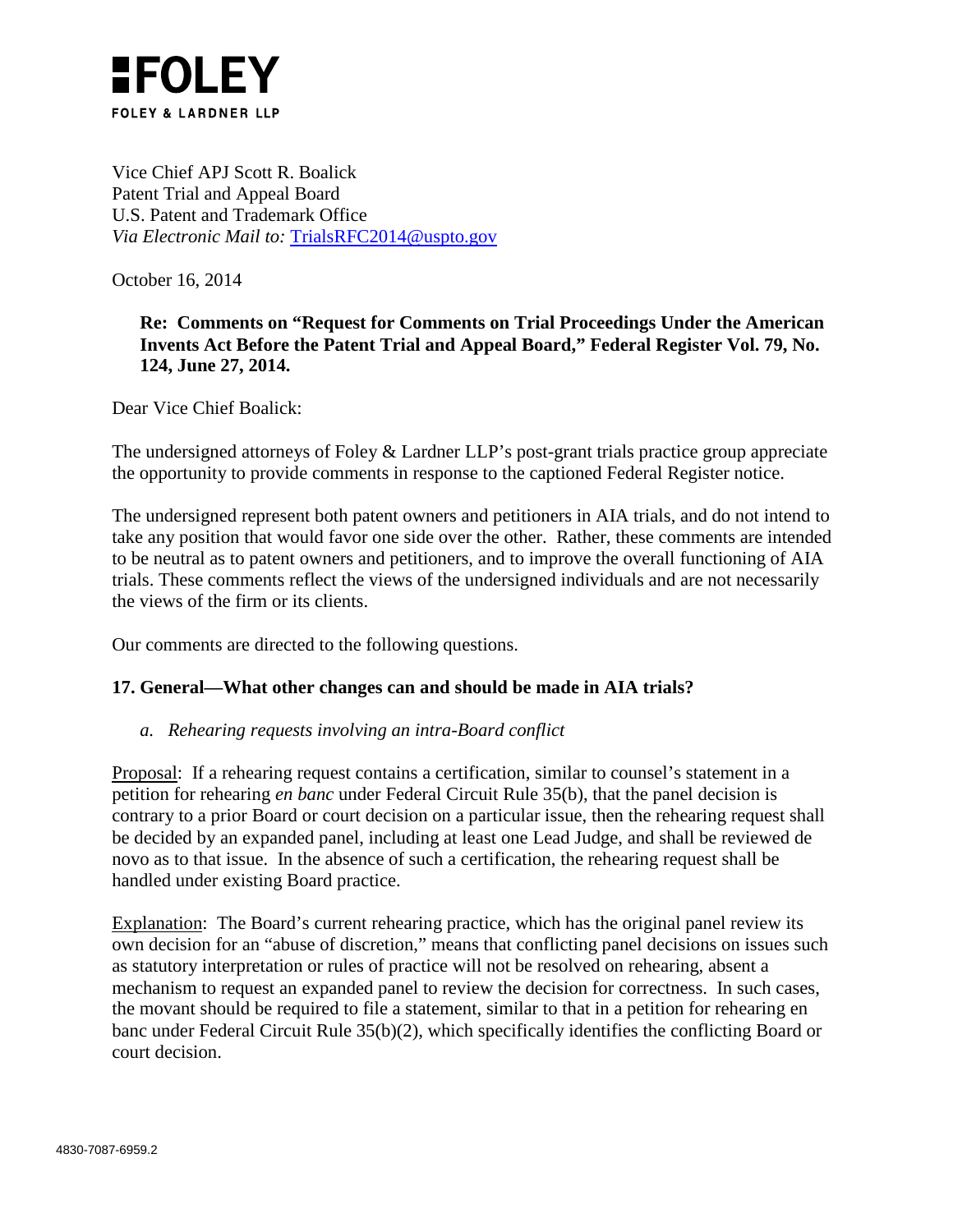*b. Amendment to Rule 42.52(d)(2)*

Proposal: Amend Rule 42.52(d)(2) as follows: Cross-examination should ordinarily take place after any supplemental evidence relating to the direct testimony has been [[filed]] served and more than a week before the filing date for any paper in which the cross-examination testimony is expected to be used.

Explanation: This change is necessary because supplemental evidence is "served" under § 42.64(b)(2) and is not "filed" until after a motion to exclude has been filed (Due Date 4), which occurs well after most depositions have taken place.

*c. Amendment to Rule 42.53(d)(4)*

Proposal: Amend Rule 42.53(d)(4) as follows: The party seeking the deposition must file a notice of the deposition before the later of: (A) at least ten business days before a the deposition, or (B) two business days after the parties have agreed on the time and place of the deposition.

Explanation: In practice, parties typically agree on the time and place of the deposition, as required by Rule 42.53(d)(1); however, such agreement often does not happen more than 10 business days before the deposition. While parties routinely agree to waive the requirements of Rule 42.53(d)(4), a party could attempt to use this rule to prevent a deposition from occurring. Resolving such a dispute would not be an efficient or worthwhile use of the Board's time. In practice, the 10-day period does not facilitate the scheduling of depositions, and likely only leads to unnecessary disputes that the Board must resolve.

*d. Clarification of Rule 42.64(a)*

The undersigned respectfully request that the Board clarify under what circumstances counsel may pose a "beyond the scope" objection during a deposition and to what extent, if any, the deponent may avoid answering the question. The reason for this request is that, in practice, "beyond the scope" objections often appear to trigger a response from the deponent that the issue has not been considered and that the deponent cannot answer the question without further consideration. Such occurrences inhibit the ability of the party seeking cross examination to explore alternate theories or other avenues by which a deponent's direct testimony might be questioned or tested, which is a key tenet of cross examination. In addition, "beyond the scope" objections are rarely, if ever, raised in a subsequent motion to exclude.

*e. Clarification of Rule 42.53(g)*

The undersigned respectfully request guidance from the Board regarding Rule  $42.53(g)$  as to which party should bear the cost of providing a court reporter when a deposition is sought in order to cross examine a witness who has previously submitted direct testimony via an affidavit.